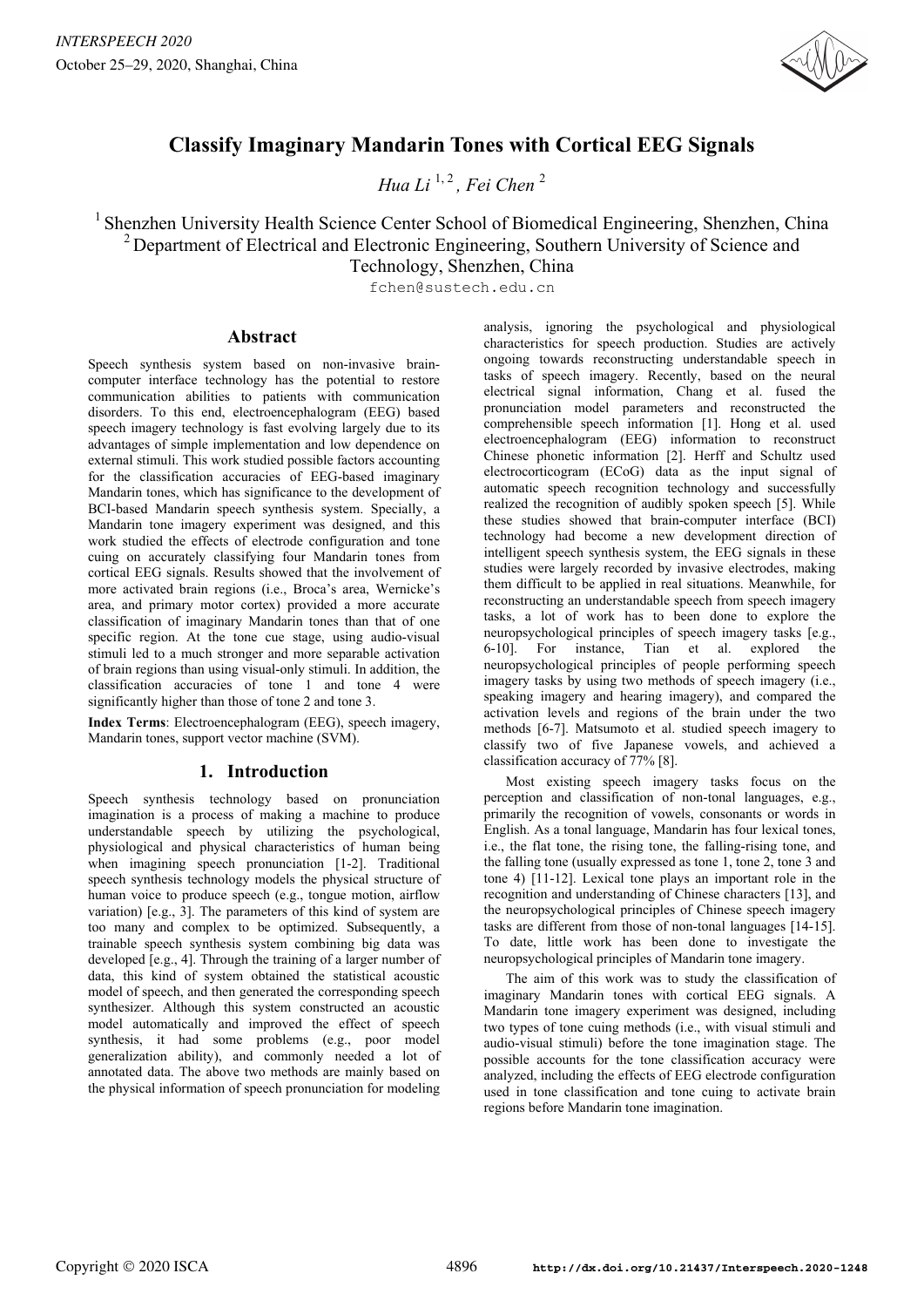### **2. Methods**

#### **2.1. Subjects and materials**

Fourteen (6 male and 8 female) Mandarin-speaking students from Southern University of Science and Technology took part in the experiment. All participants were physically healthy and had no neurological or psychological problems. They signed informed consent forms and were paid for their participations. The procedure involving human experiment was reviewed and approved by the Research Ethics Committee of the Southern University of Science and Technology.

Two types of stimuli were used to cue Mandarin tone imagination, yielding two conditions. The first condition used visual-only stimuli, while the second condition used combined audio-visual stimuli. Figure 1 shows the visual stimuli presented as pictures used in the first condition (i.e., visualonly). In order to control the interference of image transformation, all symbols/signs in the pictures were presented at the same size. The visual stimuli in condition 2 (i.e., combined audio-visual) were the same as those used in condition 1, while the audio stimuli in condition 2 were syllable /ba/ in four Mandarin tones pronounced by an adult female native Mandarin-Chinese speaker. The pronounced Mandarin syllables were recorded at a sampling rate of 16 kHz, and their durations were normalized to 1 sec.

#### **2.2. Experimental paradigm and procedure**

Each stimulus condition consisted of 4 test blocks (the order of stimuli presentation was pseudo-random), and subjects were asked to imagine 40 Mandarin tones in each block. Each speech imagery trial was divided into a tone cue stage (with visual-only stimuli or audio-visual stimuli) and a subsequent tone imagination stage. Subjects pressed any key to start the experiment when they were ready. The visual-only stimuli (or combined audio-visual stimuli) appeared for 1 sec at the tone cue stage. Then at the tone imagination stage (immediately following the tone cue stage), a prompt sign '+' appeared to inform the participant to imagine the corresponding tone. The tone imagination stage lasted for 2 sec. The total duration of one stimulus condition was around 8 mins. All audio stimuli were presented through a Sennheiser HD 25 earphone at a comfortable level. During the whole experiment, participants sat in an acoustically and electrically shielded chamber. They were seated comfortably and instructed to pay attention to visual-only (or combined audio-visual) stimuli.

#### **2.3. EEG data recording and pre-processing**

The EEG signals were recorded through a 64-channel electrode cap (Neuroscience Inc.). Following the extended international 10-20 system, the cap was placed at specific positions. The top of the nose served as a reference for all electrodes, and the ground electrode was attached to the forehead. The impedance between the reference electrode and any recording electrode was less than 5 kΩ. The sampling rate of EEG data was 500 Hz. To reduce unnecessary motion artifacts, the subjects were asked to minimize the body movements. The EEG data at the tone cue stage and the tone imagination stage were recorded.

The recorded EEG signals were analyzed with EEGLAB 14.1.1. First, the data were re-referenced using the contralateral mastoid signals. Epochs containing artifacts



Figure 1: *Visual stimuli used in this experiment, including Chinese syllable /ba/ in 4 lexical tones and the sign '+' that prompts the subjects to imagine the Mandarin tone.*

exceeding  $\pm 75$   $\mu$ V were excluded from the averaging procedure. Then the artifact (e.g., eye blinks, horizontal eye movement, electrocardiographic activity) correction was performed by infomax independent component analysis. After artifact removal, for the EEG signals at the tone cue stage, each epoch was selected between 100 ms pre-stimulus and 1000 ms post-stimulus and corrected with the baseline of the pre-stimulus time window; for the EEG signals at the tone imagination stage, the range of each epoch was from -100 to 900 ms, and the baseline was corrected with that of the prestimulus time window.

#### **2.4. EEG data processing**

For the EEG data recorded at the tone cue stage, the EEGLAB toolbox was used to calculate the peak amplitude and latency. For the EEG signals at the tone imagination stage, the common spatial patterns (CSP) were used to extract the features of tone pronunciation imagination from the EEG data, and then an adaptive support vector machine (SVM) was used to classify and recognize Mandarin tones.

For EEG data processing, CSP is widely noted as one of feature extraction methods with the best performance and the most extensive applications [e.g., 16-19]. The CSP processing extracts EEG features by maximizing the variance of the data between classes and minimizing the variance within classes. Since CSP is only applicable to dichotomies, the following method was used to extract features for the problem of four tone classification in this work. If tone 1 was treated as one type of data, the other three tones were treated as another type of data. Based on these two types of data, the characteristics of tone 1 could be extracted, and the characteristics of the remaining three tones were further extracted [20].

SVM has strong generalization ability and strong adaptability to the problem of over-fitting and curse-ofdimensionality [21]. It has been widely used to classify the EEG data of speech imagery, and better classification accuracies were obtained in early studies [e.g., 16, 22-23]. The basic principle of SVM is to find an optimal classification hyperplane to maximize the classification interval between two types of data. In this work, several sub-classifiers were trained to solve the 4-class classification task. First, one classifier was trained for any pair of 2 classes chosen from the four tone classes, and the total number of 2-class classifiers was six (i.e., tone 1 vs. tone 2, tone 1 vs. tone 3, tone 1 vs. tone 4, tone 2 vs. tone 3, tone 2 vs. tone 4, and tone 3 vs. tone 4). Then, the EEG data to be classified were processed by all 2-class classifiers, and a vote was used to determine the final class attribute of the Mandarin tone.

It is feasible to use all 64 channels of EEG data to categorize tones. This work studied the effect of different language-relevant brain regions on Mandarin tone imagination and classification. For the speech imagery task, the brain's main regions of activation were Broca's area, Wernicke's area, and the primary motor cortex [12]. Each area had EEG signals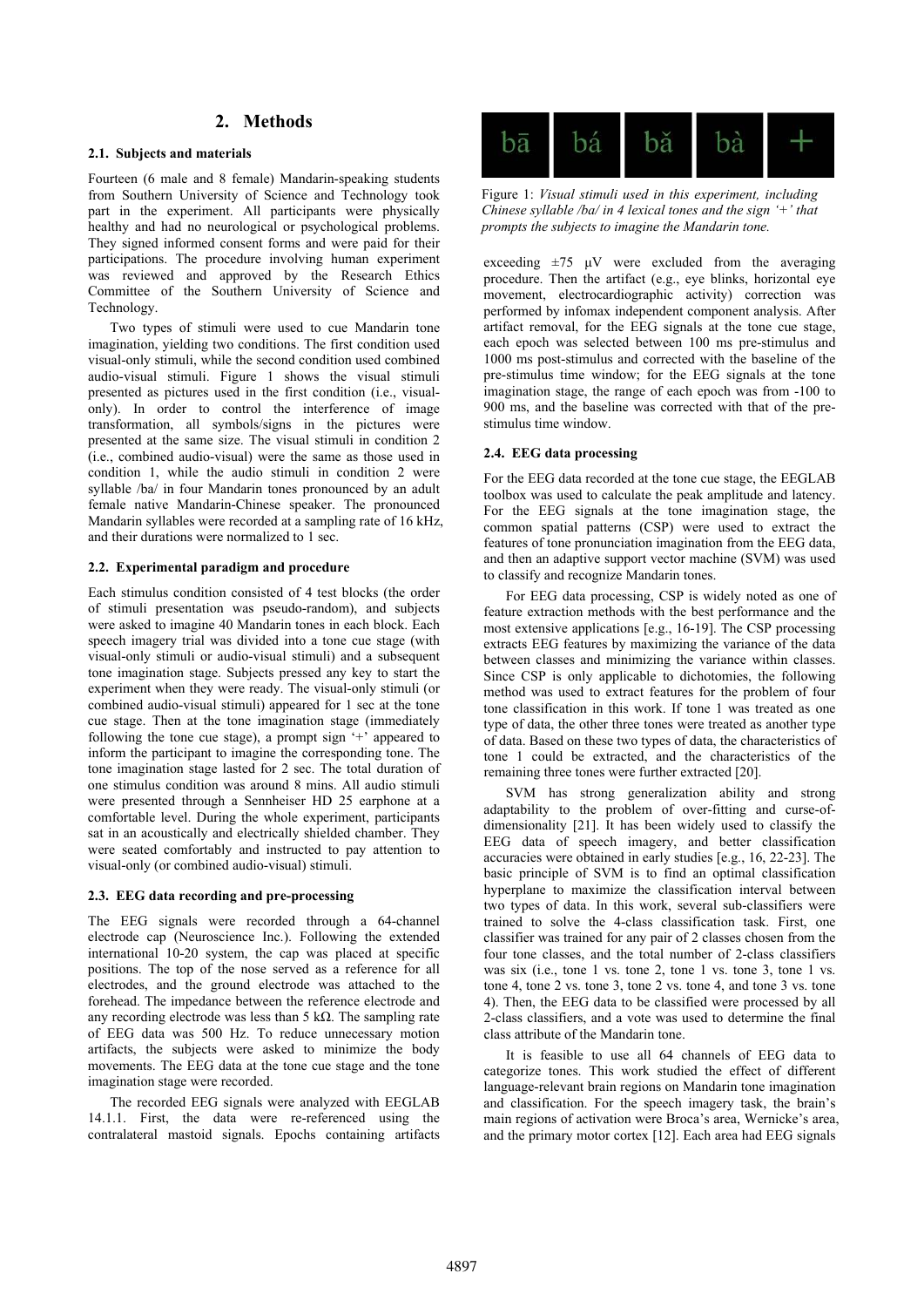Table 1. *Descriptive statistics (average ± standard deviant) of the classification accuracies of 4 Mandarin tones at different electrode configurations. Broca's area: electrodes F5 and FC3, Wernicke's area: electrodes P5 and CP3, and primary motor cortex: electrodes C3 and C4.*

| <b>Conditions</b>                                             | 2 electrodes         |                             |                               |                                             |
|---------------------------------------------------------------|----------------------|-----------------------------|-------------------------------|---------------------------------------------|
|                                                               | Broca's area $(\% )$ | Wernicke's area $(\% )$     | primary motor cortex $(\% )$  | All 6 electrodes $(\% )$                    |
| Visual-only                                                   | $39.9 \pm 1.3$       | $31.6 \pm 1.1$              | $34.4 \pm 1.2$                | $67.7 \pm 1.0$                              |
| Combined audio-visual                                         | $55.2 \pm 1.1$       | $39.2 \pm 1.0$              | $41.2 \pm 0.9$                | $80.1 \pm 1.2$                              |
| $\left(a\right)$<br>$8 -$<br>otential $(\mu V)$<br>300<br>200 |                      | antial $(\mu V)$<br>مخصاقية | $s - (b)$<br>200<br>100<br>00 | Tone-1<br>Tone-2<br>Tone-3<br>Tone-4<br>700 |
| Time (ms)                                                     |                      |                             | Time (ms)                     |                                             |

Figure 2: *The average brainwaves of all subjects at electrode CZ at the tone cue stage. (a): Average brainwaves under the visual-only condition; and (b): Average brainwaves under the combined audio-visual condition. The rectangle represents the area where the peak occurs for different tones.*

recorded from 2 electrodes (see Table 1) in this work, i.e., F5 and FC3 at Broca's area, P5 and CP3 at Wernicke's area, and C3 and C4 at primary motor cortex. Then, this work also used the EEG signals recorded from the 6 electrodes involved in those three brain regions to classify Mandarin tones, aiming to achieve a good accuracy of tone classification under the premise of reducing the amount of data.

#### **3. Results**

#### **3.1. Effect of electrode configuration on classification accuracy**

Table 1 shows the average classification accuracies (across all 4 Mandarin tones) for 4 types of electrode configurations under the 2 tone cuing conditions (i.e., visual-only and combined audio-visual). It is seen that when the EEG signals from 2 electrodes at a specific brain region are utilized to classify imaginary Mandarin tones, the EEG information from Broca's area yields the best classification accuracy under both tone cuing conditions, i.e., 55.2% under the combined audiovisual condition and 39.9% under the visual-only condition. In addition, when EEG signals from all 6 electrodes at Broca's area, Wernicke's area and primary motor cortex are used to classify imaginary Mandarin tones, the classification accuracies are significantly improved  $(p<0.01)$ , i.e., 80.1% under the combined audio-visual condition and 67.7% under the visual-only condition.

#### **3.2. The morphology comparison of brainwaves**

Figure 2 shows the average brainwaves across all subjects at electrode CZ at the two tone cue stages (i.e., under the visualonly and combined audio-visual conditions). For the brainwaves under the visual-only condition in Fig 2(a), two notable regions are observed (marked with two rectangles). Meanwhile, for the brainwaves under the combined audiovisual condition in Fig 2(b), three notable regions are observed

(marked with three rectangles). In Fig. 2, the peak of brainwave of each tone was used as the center, and then a time window of 200 ms was used to calculate the amplitude and latency at electrode CZ.

Multiple paired comparisons with Bonferroni correction were run between the characteristics (i.e., amplitude and latency) of brainwaves across the two tone cuing conditions. The Bonferroni-corrected statistical significance level was set at  $p<0.01$  ( $\alpha = 0.05$ ). Analysis revealed that for the positive peaks in Fig. 2(a) and Fig. 2(b), both the paired amplitude and paired latency under the audio-visual condition were significantly larger  $(p<0.01)$  than those under the visual-only condition. In addition, based on multiple paired comparisons with Bonferroni correction, the amplitudes and latency of four Mandarin tones in five windows were post hoc tested. The Bonferroni-corrected statistical significance level was set at p<0.01 ( $\alpha$  = 0.05). At the visual-only condition in Fig. 2(a), for the positive peaks, there was no significant difference between the amplitudes of any two tones (*p*>0.01), and no significant differences between the latencies of any two tones  $(p>0.01)$ . The negative peak in Fig. 2(a) had the same results (i.e., no significant different among amplitudes or latencies) as the positive peak in Fig. 2(a). At the combined audio-visual condition, there was no significant difference between the amplitudes of any two tones  $(p>0.01)$  in the first (negative) peak in Fig. 2(b). However, for the latencies, there were significant differences between tone 1 and tone 2  $(p<0.01)$ , tone 1 and tone 3 ( $p$ <0.01), tone 3 and tone 4 ( $p$ <0.01), and there was no significant differences between the other paired tones  $(p>0.01)$ . For the amplitudes of the second (positive) peak in Fig. 2(b), only tone 2 and tone 4 had significant difference  $(p<0.01)$ , and the latencies between any two tones had significant differences ( $p$ <0.01). Finally, for the amplitudes of the third (negative) peak in Fig. 2(b), there were no significant differences (*p*>0.01) between any two tones. The latency of tone 2 or tone 3 was significantly different  $(p<0.01)$  with that of tone 4.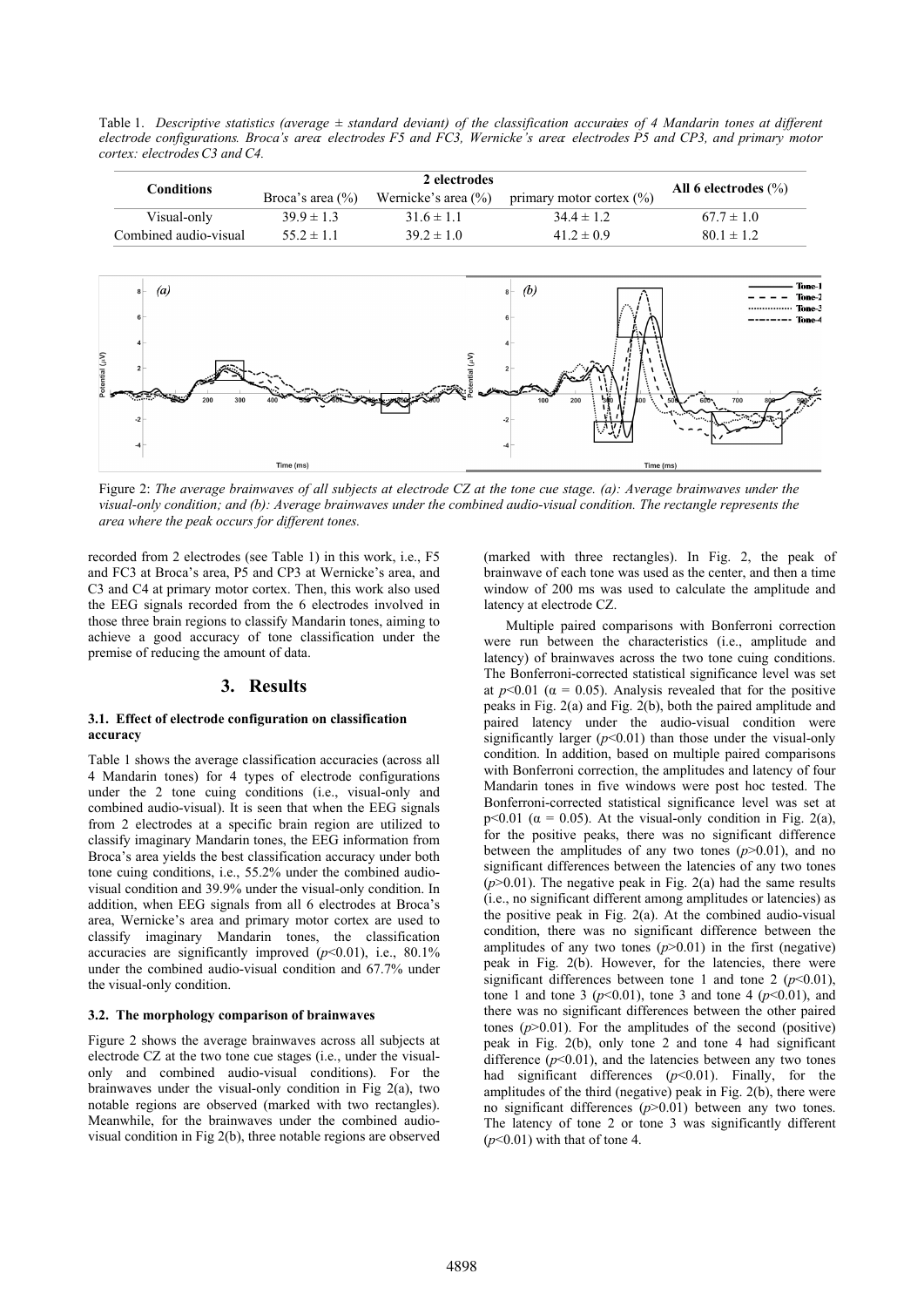

Figure 3: *The confusion matrices of Mandarin tone classification under the (a) visual-only and (b) combined audio-visual conditions.*

#### **3.3. The confusion matrices of Mandarin tone classification**

The confusion matrices of tone classification under the two tone cuing conditions are shown in Fig. 3. Multiple paired comparisons with Bonferroni correction were run between the accuracies across the two tone cuing conditions. The Bonferroni-corrected statistical significance level was set at  $p$ <0.01 ( $\alpha$  = 0.05). Analysis revealed that for each imaginary Mandarin tone, the average classification accuracy under the audio-visual condition was significantly larger  $(p<0.01)$  than that under the visual-only condition. Furthermore, post hoc tests, according to multiple paired comparisons with Bonferroni correction, were run between the classification accuracies across the 4 imaginary Mandarin tones under each tone cuing condition. The Bonferroni-corrected statistical significance level was set at  $p<0.01$  ( $\alpha = 0.05$ ). Analysis showed that under the visual-only condition in Fig. 3(a), there was no significant differences ( $p > 0.01$ ) between any paired tone classification accuracies. However, under the audiovisual condition in Fig. 3(b), both the classification accuracy of tone 1 or tone 4 was significantly larger  $(p<0.01)$  than that of tone 2 or tone 3. There was no significant difference  $(p>0.01)$  between the tone classification accuracies of tone 1 and tone 4, and no significant difference (*p*>0.01) between the tone classification accuracies of tone 2 and tone 3.

# **4. Discussion and conclusions**

This work carried out a Mandarin tone imagery experiment, and specially examined potential factors affecting the accuracies of classifying 4 Mandarin tones from EEG signals recorded in the Mandarin tone imagery experiment, including the effects of electrode configuration and tone cuing. Table 1 shows that under the conditions of using 2 electrodes from a specific brain region, the accuracies of classifying four tones are low, i.e., from 31.6% to 39.9 % under the visual condition, and from 39.2% to 55.2% under the combined audio-visual condition. Broca's area has the highest average accuracies of tone classification under the two conditions (i.e., 39.9 % and 55.2%), while Wernicke's area has the lowest average accuracies of tone classification (31.6% and 39.2%). This may be attributed to the fact that different brain regions have different language functions, i.e., Broca's area and Wernicke's area are mainly responsible for language expression and language comprehension/memory, respectively, and the activation of primary motor cortex is affected by the vocal organ [24-25]. When all three brain regions (i.e., with 6

electrodes in this work) examined are used for tone classification, the accuracies of tone classification are significantly improved to 67.7% and 80.1% under the two conditions. This indicates that, depending on the tone cuing condition, the Mandarin tone imagery task is a complex process involving several language-related brain regions. Hence, when more language-related brain regions are involved in the EEG-based classification of imaginary Mandarin tones, more important features could be fused from the EEG signals, favoring the Mandarin tone classification performance.

The results of the present work showed that the combined audio-visual condition (i.e., using auditory and visual stimuli at the tone cue stage) yielded better tone classification performance than the visual-only condition (i.e., using visual stimuli at the tone cue stage) (see Table 1 and Figure 3), suggesting the influence of tone cuing on Mandarin tone imagery. Analyses were carried to explore the possible mechanism accounting for the influences of the two tone cuing methods in this work. It was seen in Fig. 2(a) that under the visual-only condition, the amplitudes and latencies of the four brain responses (corresponding to four tones) at the tone cue stage were not significantly different (or not separable), suggesting that visual-only stimuli caused similar levels and patterns of brain activation. To some extent, this was consistent with the tone classification accuracies shown in Fig. 3(a), whereas at the tone imagination stage, similar classification accuracies (i.e., 67.3%, 68.4%, 67.3%, and 67.7%) were achieved for the four Mandarin tones. On the contrary, as shown in Fig. 2(b) under the combined audiovisual condition, the four brain responses (corresponding to four tones) have notably different waveform, including their amplitudes and latencies. These separable waveforms of the four brain responses are beneficial for classify each tone, which partially accounts for the better tone classification accuracies observed in Fig. 3(b) under the combined audiovisual condition. By comparing the EEG signals recorded under the two conditions (i.e., visual-only vs. combined audiovisual in Fig. 2), it is seen that under the audio-visual condition, the brain was more activated with a significantly large amplitude at the tone cue stage, which might also favor tone classification at the tone imagination stage. Further studies are warranted to investigate the relation between the tone cue and imagination stages.

In conclusion, this work studied the Mandarin tone classification with cortical EEG signals in a Mandarin tone imagery task. Specially, this work assessed the effects of electrode configuration and tone cuing on the tone classification accuracy. Results indicated that the involvement of more activated language-related brain regions provided a more accurate classification of imaginary Mandarin tones than that of a specific brain region. The tone cuing condition with audio-visual stimuli yielded better classification accuracies than that with visual-only stimuli. This was possibly because audio-visual stimuli were more effective than visual-only stimuli in promoting the separable activation of brain regions at the tone cue stage.

# **5. Acknowledgements**

This work was supported by the National Natural Science Foundation of China (Grant No. 61971212), the Basic Research Foundation of Shenzhen (Grant No. GJHZ20180928155002157), and High-level University Fund G02236002